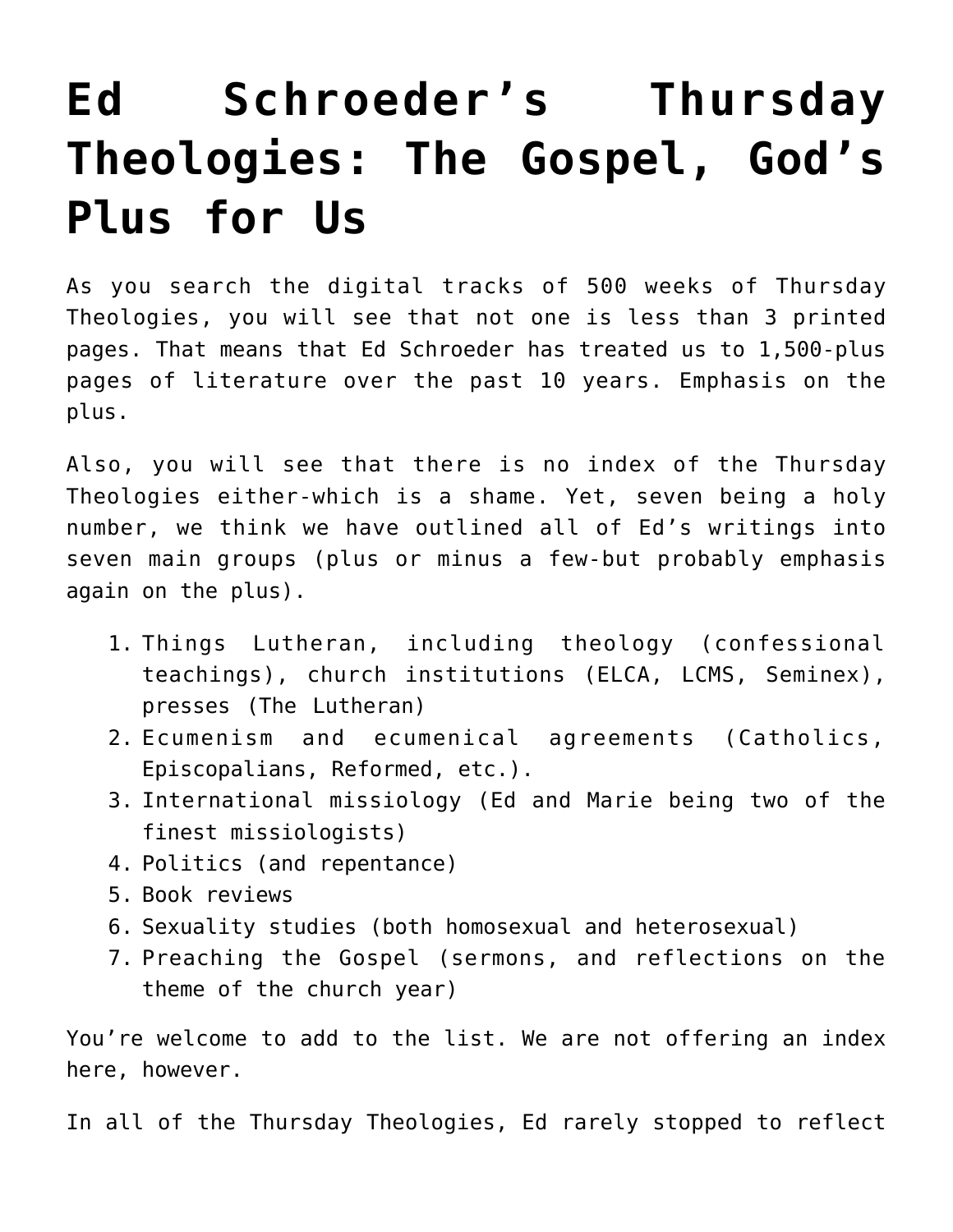on where all these Thursday sharings were going. He just wrote, and wrote some more, or passed the baton to others. For example, he shared the writings of Thursday Theology with junior and senior colleagues alike, and was always genuinely interested in what other people had to say about it all-even inviting and sharing his reader's responses. Nor did Ed write in one place. Many of his offerings came from his home on Russell Blvd. in St. Louis, but it was not unusual to hear from Ed from such diverse places as Singapore, Ethiopia, the Holy Land, Denmark, or New Haven, Connecticut (Yale Divinity School). Significantly, no matter what the topic of the day might be, none of them were able to so "stump him" that he couldn't see how a sprout (the stem of Jesse) might emerge from it. That is to say, he often used those topics as "hooks" to get his readers interested, and interest he did pique, but not interest simply in the topic of the day, but how that topic was always entrée to the topic of the gospel.

Once, however, Ed gave a summary. In Thursday Theology #185. "Topic: Year End's Summary: the Hassle about the Gospel." That came as his last offering in 2001. You may recall the year mostly for "9/11". Ed, however, sees the more perennial theme even here-and maybe just provided his own summary for all his Thursday Theologies.

"Seems to me [you can hear Ed's high-pitched voice already] that the Hassle about the Gospel has been the dominant thread in this year's postings. Frequent themes-homosexuality, historic episcopate, church building programs, mission theology, preaching, and those two months worth of repentance postingswere finally variations on 'Just what is the Gospel, and what is it not.' It's all been about the farm-wagon wheel that I learned to use for imaging 'good' theology, when I was a classroom theology prof…. All the spokes of the Christian wheel must fit into the hub, aka the Gospel, must be socketed, grounded in that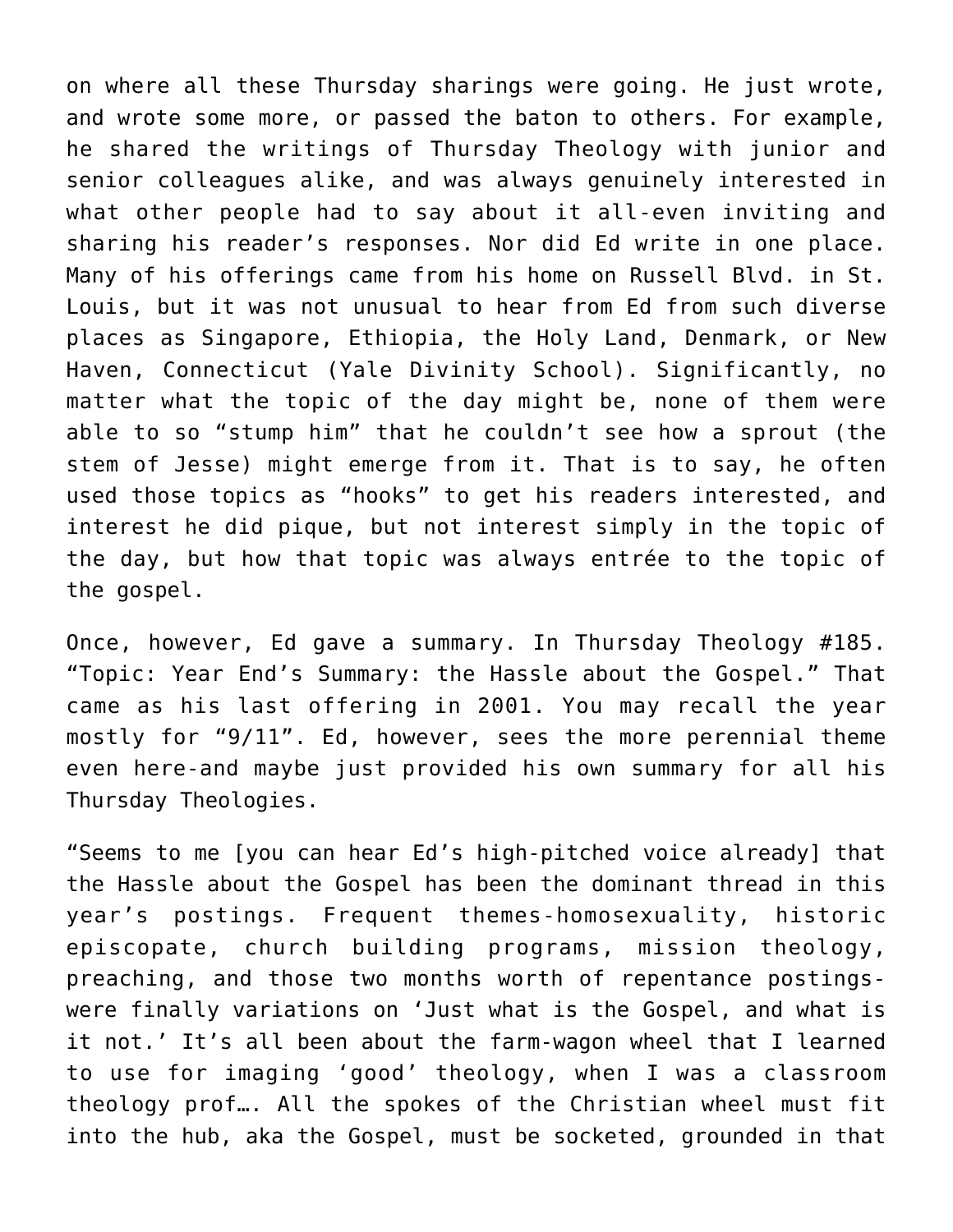hub, or they don't belong in the Christian wheel. They are spokes from some other wheel-of which there are many. Many other wheels are rolling around and through Christian churches nowadays, Lutheran churches included."

Of course! In fact, Ed's "wagon-wheel" of confessing Christian theology (which Lutheranism is at its best, which is rare) is grounded in the Gospel at the center, from which emanates all the other spokes. Ed's "wagon-wheel" diagram is a staple of appreciating the Augsburg Confession aright.

But in case you missed it (it being "the Gospel") in #185, you can see it again in ThTh #253: "Topic: The Eastering of Robert W. Bertram." That came out on Maundy Thursday of 2003, the year Bob made his final crossing, to which Ed offers his own "requiem" (or "encomium"-warm, glowing praise). He begins with these words: "At Luther's funeral, Philip Melanchthon was the preacher. His most poignant words were: 'Most of all I thank God for Martin Luther because he taught me the Gospel.'" Ed's reflections brought him to comment on the displayed 8-foot banner at Bob's memorial liturgy which was used at "many a Seminex procession," which "boldly proclaims: 'We shall rise OUR LORD to meet, treading DEATH beneath our feet.'" Ed concludes: "In the Bertram version, 'Life is not win/lose. Nor is it win/win, says Jesus. It's lose/lose. But there are two different ways to lose! One is hanging onto your life like this [arms clutched around self] and that is Lose-PERIOD! The other is giving your life away [hands extended palms open] connected to Christ. You still lose your life, but this losing is Lose-COMMA. And there is another clause coming.' Today we mark God's COMMA to the life of blessed Bob. The rest of the sentence of Bob's life story is on the banner. The Gospel is in that comma. Bob taught me the Gospel."

So what were all those thousands of pages over 10 years about?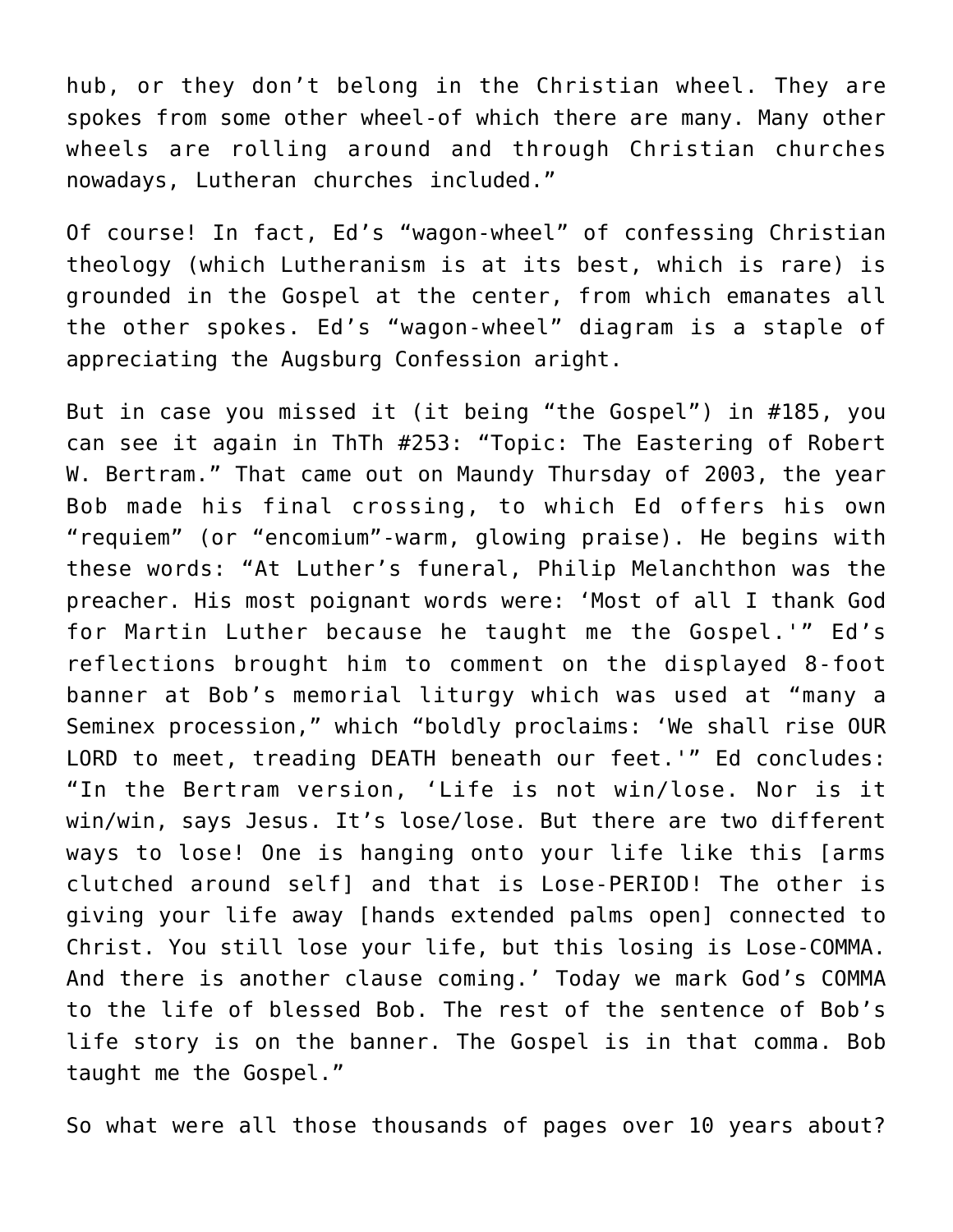What's the real "plus" of Ed's Thursday Theologies?

That's simple.

The Gospel.

And that emphasis on the Gospel is what the other 14 contributors to milestone ThTh #500 below also "got," and specifically from Ed.

Just don't "plus" the Gospel with something "other" or "alien." Ed helped to fend that off, week-after-week, Thursday-after-Thursday. That's what has made Thursday Theology so rewarding and renewing to us all. It brought us b ack to the hub of the wagon-wheel, what Bob and Ed, and Martin and Philip, and all saints before and after and now have in common: confessing the Gospel of Jesus the Christ.

Thanks, Ed, for so confessing.

Michael Hoy President, Crossings Community, 1995-1999

Steven C. Kuhl President, Crossings Community, 1999-Present

The Epiphany of our Lord 2008

Contributions for ThTh 500

#### 1. DAVID BOEDECKER

I am a relative late-comer to Crossings but have to come to appreciate its thought-provoking proddings and pokings. I am an LCMEss product, prepped at Concordia Milwaukee and was one of the last classes ('75) to have been privileged to have been a part of the Ft. Wayne (Indiana) Senior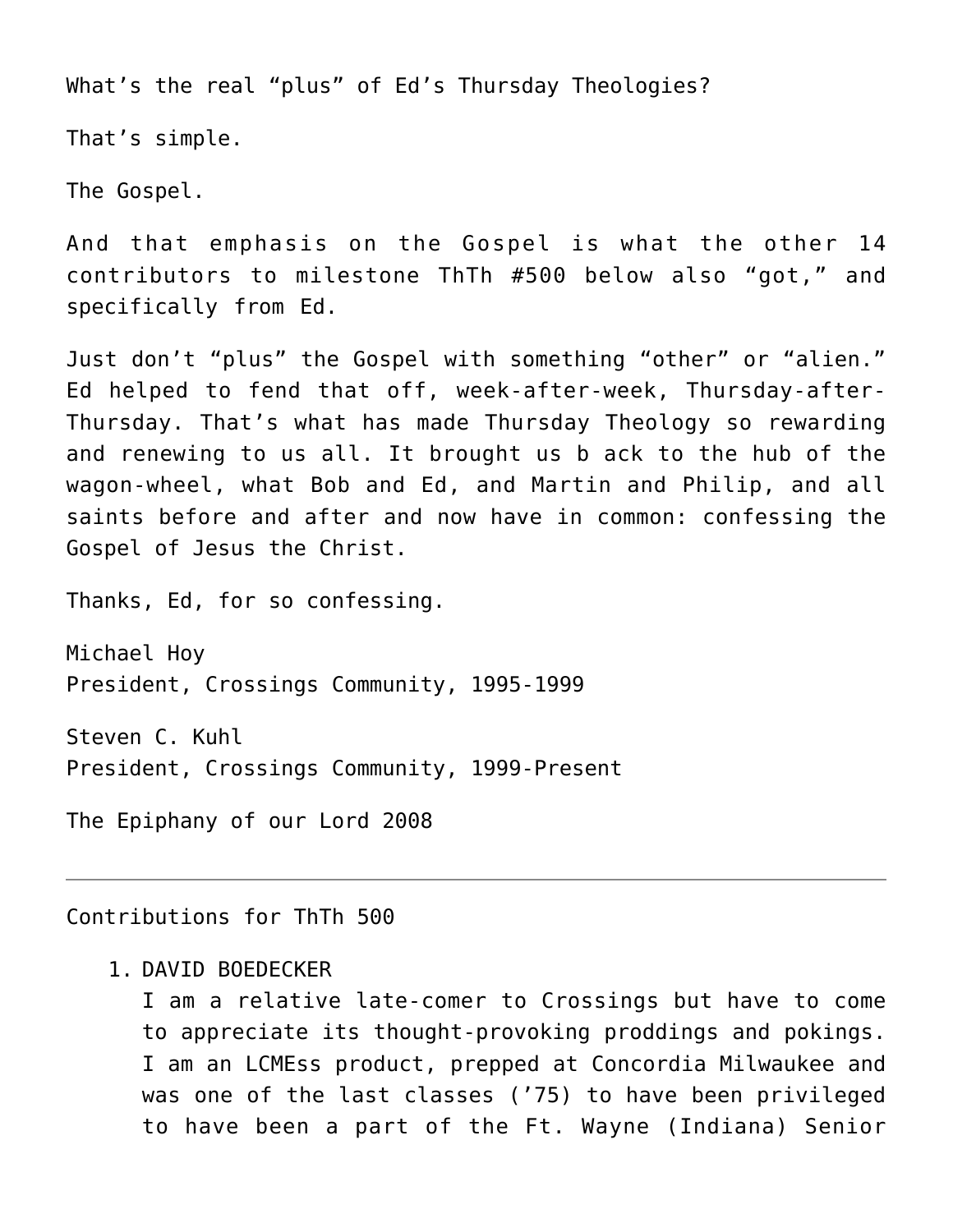College community. You know, after all the fighting of the 70s, the bitter fruits of which we are still swallowing, your crossing my life and my pastoral ministry has been a true blessing. Thanks to you I can stop saying "I shoulda gone to Seminex" and live instead in the present and enjoy your gift of Crossings. I remember the "they are taking away our Bible" ranting of President Preus et al but ironically if you all "took away our Bible," you have always honored and proclaimed our Christ. MANY THANKS FOR THE BLESSINGS THAT YOU HAVE SENT MY WAY.Rev. David Boedecker,

Marshall, Michigan.

2. DEAN LUEKING

Ed Schroeder's gentle kick in the rear to us who read TTh regularly but contribute irregularly moves me to speak up. For the past two years I have been on the road much of the time, looking up Lutherans on various continents and asking this lead question: "What does it mean to be a Lutheran Christian in this place?" In places where Christians are under heavy pressure, Bethlehem in the Holy Land is a prime example, the answer comes through loud and clear – "grace" and generous witness to Jesus crucified and risen for us as the content of grace. In Africa as well, Tanzania comes to mind, the clarity of Christ as sufficient for salvation is what I heard often from Lutherans who live where other prosperity gospels abound (of which we have more than our share here).And, come to think of it, in an interview with the former prime minister of Norway, Kjell Bondevik, I heard one of the clearest statements ever of justification by faith as the heart of his vocation as a statesman. In too many other places that I know anything about, the witness of Lutherans is more murky than clear, too often lost in fussing with other Lutherans.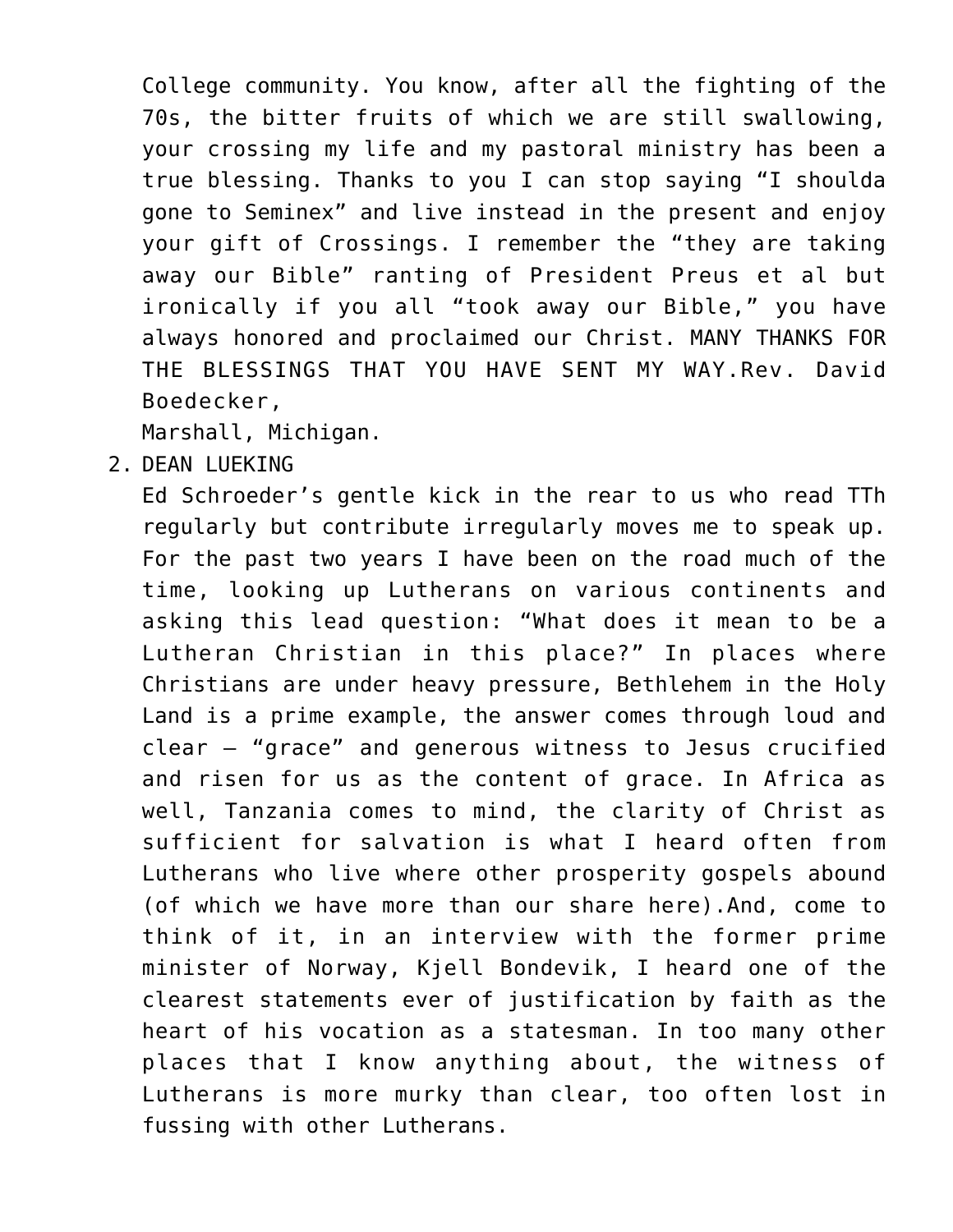In not a few of these places around the world Ed and Marie have gone to teach and preach, and wherever I have traced their steps they are well remembered. Can we clone Ed Schroeder export? It's been pure grace to know him as friend and classmate since earlier in the last century, and what is best about this durable friendship is the true-north-on-the-compass effect that his Gospel centering always exerts. Now, lest you take my words as Ed-pleasing, Edward, let me push you to push for more ThTh testimony to what Gospel centeredness looks like in the lived ministries of God's people  $-$  laity as we call them  $-$  in the daily life of the world.

Peace and Joy! Dean Lueking

3. CLIFF BISCHOFF

Greetings,This is from Cliff Bischoff, Concordia Seminary, St Louis, class of 1971.

What can I say? Congratulations. Best wishes. Gottes Segen.

I discovered the web site a few months ago. You have brought back to me pleasant and unpleasant memories. I was at Carl Meyer's funeral and Dr Piepkorn's funeral and a few others. My pastoral pilgrimage at Bethesda (Pine Lawn, a St. Louis suburb) was from 1971 until 1980. I was privileged to see first hand the voluminous papers of Dr Piepkorn, being acquainted at that time with the archivist who was working on the project. WOW! What a life he had!

But irony of ironies I hope to retire in St Louis in the not so distant future. How about lunch? We certainly have much to talk about! But is that what the old guys do? Talk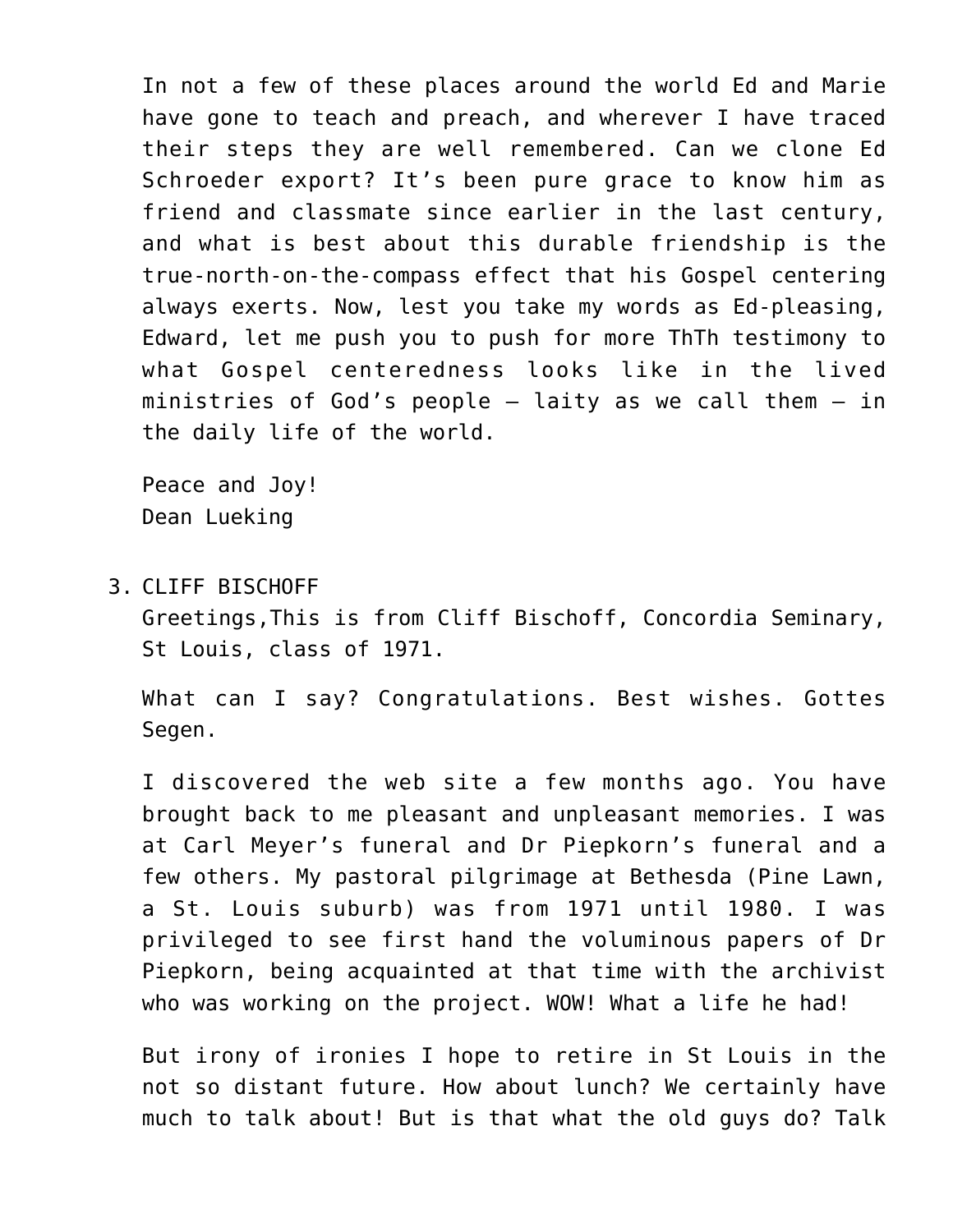about the past? But to fail to understand the past is to fail the future. The story of the past needs to be told. I am not much of a writer but have much to say including being an uninvited observer at a Voter Meeting where the Office of Head Pastor was abolished in order to get rid of the Pastor. What a night that was!

I am not sure what you were looking for but here it is. Thank you for what you are contributing and doing. Perhaps in a few months I can add to the dialogue.

#### 4. DON SCHEDLER

I have been so emboldened by the teaching of ThTh over the years that I finally wrote something for it  $-$  a book review of Culture Warrior, by Bill O'Reilly. In the editing process ye old editor taught me some more things. I see that Culture Warrior has become a best seller again in the paperback edition. Concern for the culture there seems to be — whether O'Reilly has good answers is still a question. Is it too tangential to remind that Nietzsche said, "If we know the WHY we can stand any HOW {read 'culture'}" [emphasis added], but a theologian (I wish I had the attribution), summarizing the book of Job, said, "If we know the WHO, we can stand any HOW {read 'culture'} even if we do not know the WHY." [emphasis added.]

### 5. MARCUS FELDE

I have an inkling that James (of the letter of James) was the original Sabbatheologian. Is it possible (at least) that the practice of programming the pericopes could salvage even the epistle of straw? Perhaps, if Luther had had the advantage of our "Chi-Ray" vision, he might not have been so dismissive?Note that James provides neat diagnosis and prognosis terms for us, in chapter one.

Diagnosis: "[W]hen desire (Step 2) has conceived, it gives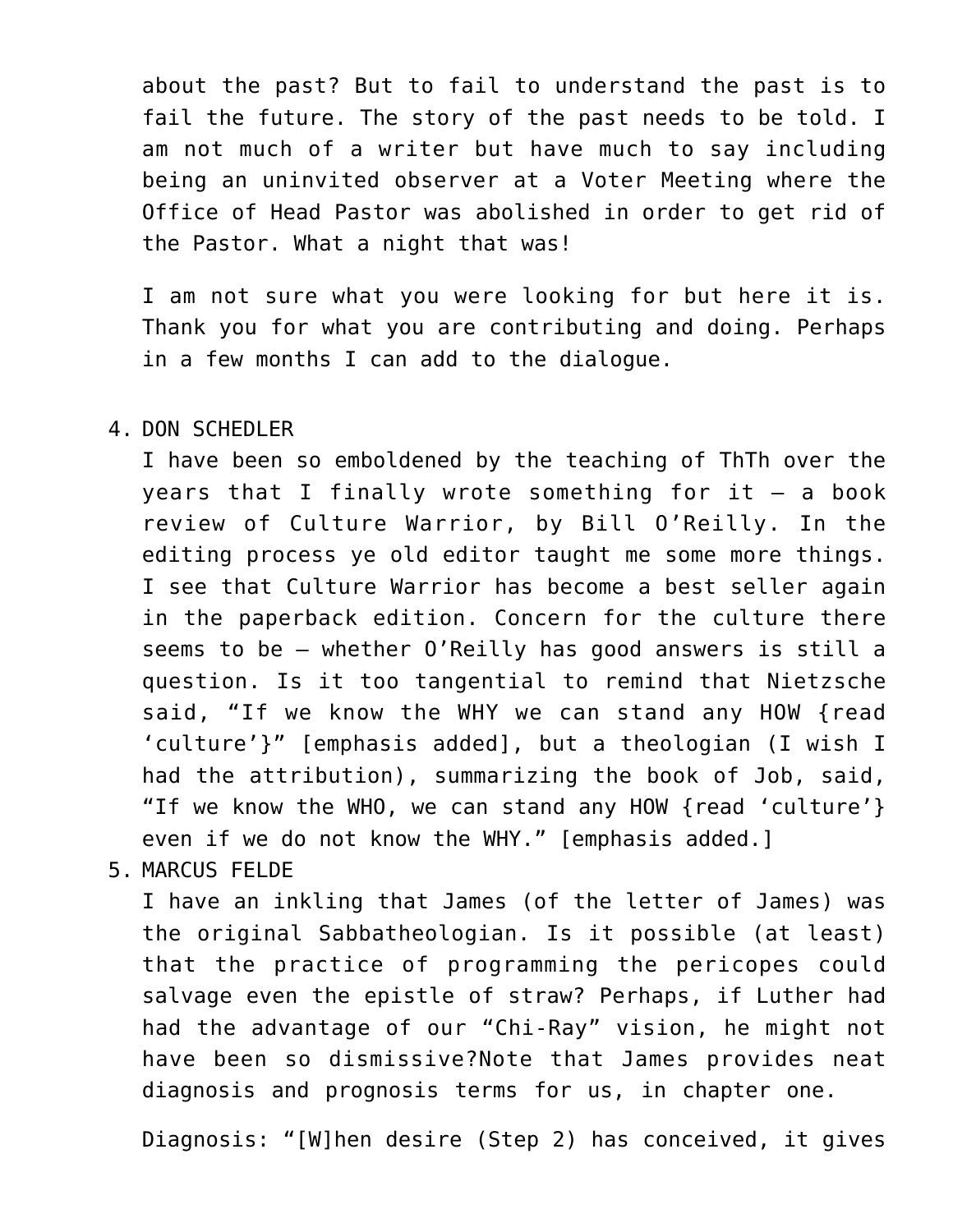birth to sin (Step 1), and . . . sin, when it is fully grown, gives birth to death (Step 3)." (James 1:15)

Prognosis: "[H]e gave us birth by the word of truth." (1:18, Step 4) So that we might be "hearers of the Word" (1:23, Step 5) and also "doers of theWord" (1:22, Step 6).

In other words, although James does indeed speak most of the time out of the sixth box, he is not oblivious to boxes 1-5. Death-Birth are apposite at the "eternal" level, "(other) desires" and being hearers of the Word are the "internal" poles, and the external opposites are sin and "doing the Word." Perhaps the rest of the letter should be read in the light of this grid?

6. JEFF ANDERSON

Ed, I am not sure what will "fit the bill" for your "celebration text" so I offer a few, and you can pick one or none.First a play on the Veni-Vidi-Vici theme with a Crossings twist:

I came, I saw, I conquered I conquered, I ruled, I died.

He came, he saw, he died, He lives, he calls me, I rise.

Second, a little model that came to me on Christmas Eve when I sat in the "Festival Service" feeling a bit melancholy:

The meaninglessness of life fades when I commit myself in the moment to a phrase of the creed, like "on the third day He rose again" or "He suffered", because then each century of hard-wrought doctrine becomes mine.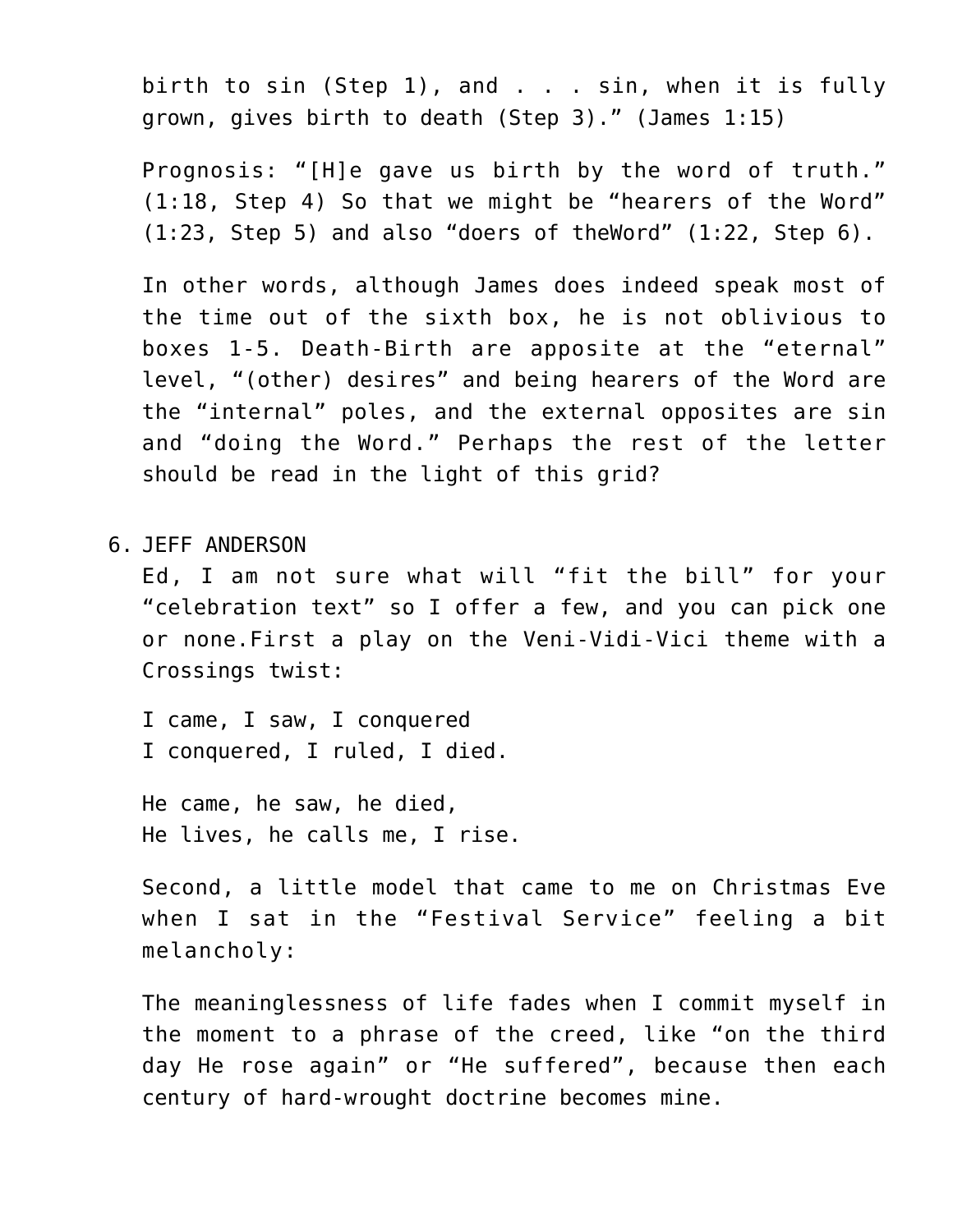Finally, a limerick, of all things, that fits the season (note: "blue" does not refer to the sky, but is the down to earth color the church has often used to symbolize the Blessed Virgin Mary):

Humankind was in a dense dither All running yon, thither and hither. When out of the "blue" Came a Word that said, You Are my child through the Christ now forever.

#### 7. CARL UCHTMANN

The secular world still obsesses with vengeance and violence. The Gospel is inherently justice and mercy. Unfortunately much of theological jargon is still hung up on Aristotelian logic, the logic of ABSOLUTES!!!! Not willing to dialog about quantum logic. This Eli Wiesel classifies as contextual violence to Holy Writ. I. e., centuries before the gospel: "Vengeance is mine!!!!!! saith the LORD!!!!! And a comment [from Jesus] which always comes to mind: "I am come not to replace the Law, but to fulfill it."Anyway one struggles to approach a God composed of absolutes which admittedly involves (as does quantum math and physics) many ambiguities.

Recognizing that in planet earth's "time" dimensions one can only see "through the glass darkly," but in cosmic dimensions (which Einstein discerned while imagining himself riding on the lightwave) are timeless!!!! Hallelujah. I.e., I AM (JHWH) Amen.

#### 8. BRITA PARK

As a beneficiary of the most recent twenty-two ThTh postings, let my clip be a THANK-YOU, ED! My father, as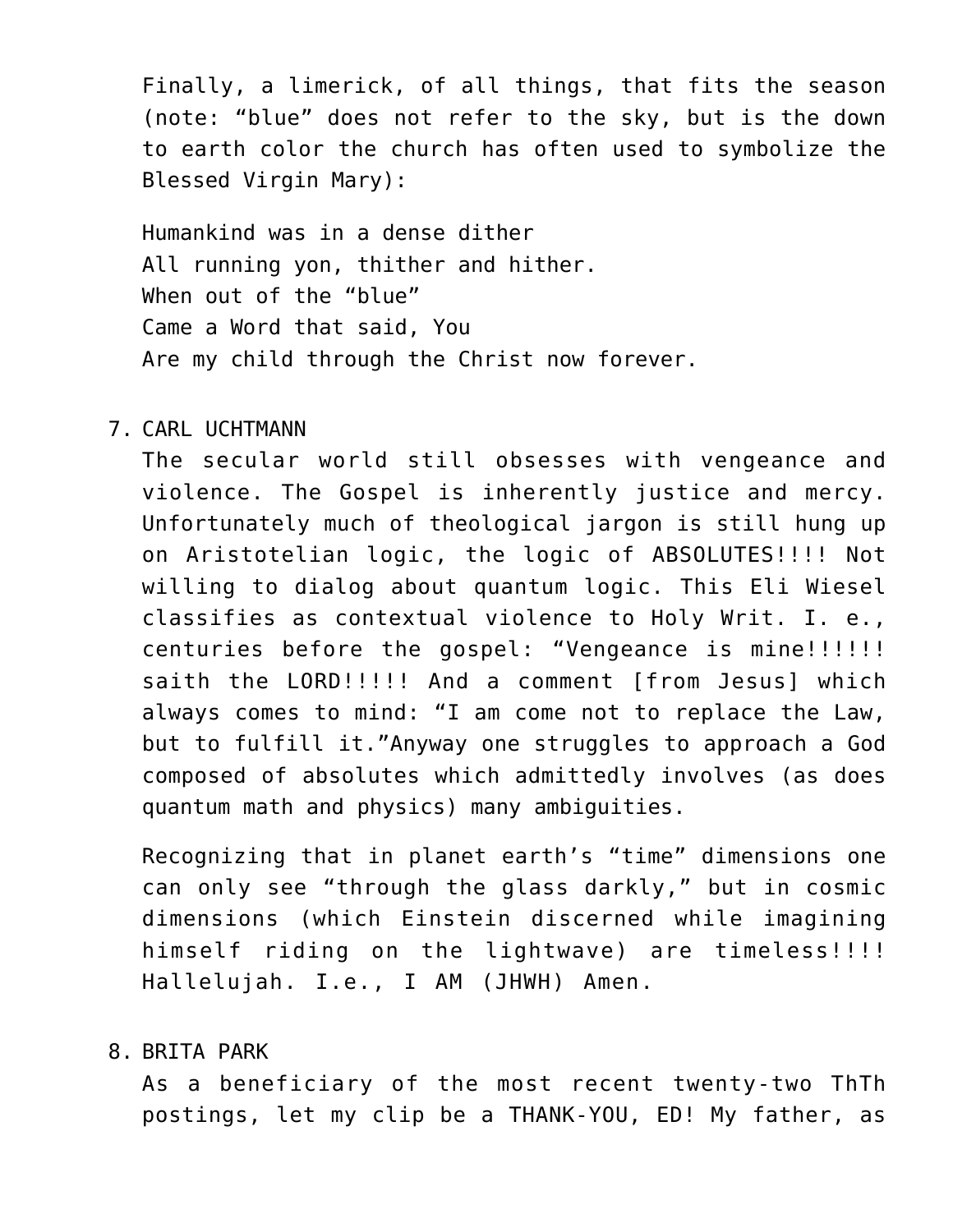you know, died in May 2006, and since then all of his children are re-discovering so many dimensions of his rich and multifaceted 92 years. Relevant to this "thank-you, Ed" is that my father instilled in us the understanding that a literate Christian doesn't have to bemoan the fact that we at times are fed "mediocre theology" on a Sunday morning, and self-pityingly slip into a lukewarm pattern of thought and in-action. He felt that one can/must go after the "Schwarzbrot", [Ed: "black-bread" = "real" bread in the culture of this German refugee-family from Riga, Latvia] the challenging, nourishing, tough "chew", which doesn't disappear into fluff after the Sunday service, but sustains us in our Monday world. And the sources of such real bread are many.Living in rural western Canada for the last 55 years of his life, he collected (and read daily!) the writings of Bonhoeffer–his guiding "mentor". On his bookshelf I also found Karl Barth's sermons to prisoners, the sermon by Berlin Bishop Dibelius, "The Prodigal Son's Return to his Father's House," delivered 3 August, 1947, in the Marienkirche in Berlin, and on and on. For 55 years my parents never missed a Sunday church service at St. John's Lutheran [Oliver, British Columbia], unless physically prevented to do so, by a rare illness or even rarer snowstorm. They loved the liturgy, the hymns, the communion, and many of the sermons. On the occasional Sunday when Papa felt he was served "fluff-bread", he would choose a sermon from his bookshelf, and read it to us over Sunday dinner. This past summer, when you and Marie visited us in Oliver, and opened up the possibility of receiving your ThTh postings, as well as the Sabbatheology, I was delighted. For me, this electronic means has become a weekly source of "Schwarzbrot". THANK-YOU, ED! from Brita

9. PAUL ROWOLD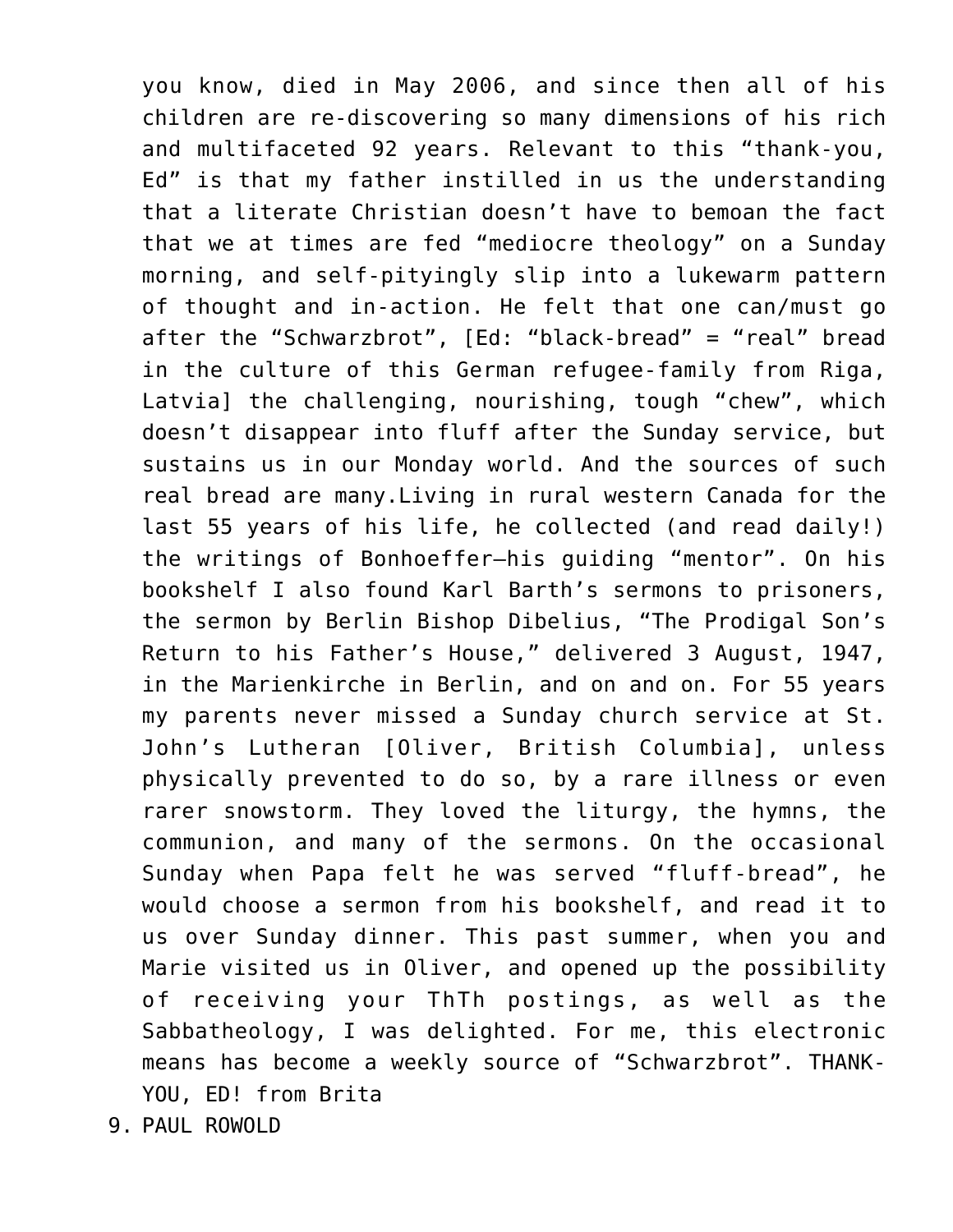What does prophecy look like today? We are familiar with contemporary preaching and worship, modern (and postmodern) theology, ecumenism and missiology for the 21st Century. But the work of prophets is difficult to distinguish from age to age–prophecy does not lend itself to typologies (or any other ways to tame it, for that matter). The vision that marks genuine prophecy transcends time and cultural trends–it has that "you know it when you hear it" quality. Crossings has that quality. And those through whom Crossings prophecy comes (even that hipitched voice who throws Gospel-wallets at clueless students) [=a classroom trick of EHS when he was younger and more foolish] are what prophets look like today.Thanks, Ed and all who contribute to Crossings! Many join me in looking forward to the millennium mark!

Paul Rowold Polson, Montana

## 10. BILL BURROWS

As I've read Ed's Thursday Theology notes, I've been undergoing a slow conversion to seeing "promise" as key to the meaning of the gospel and the church's mission. Sitting in church one Sunday in the Fall of 2007, as I listened to readings taken from Isaiah, Paul, and Luke, it hit me hard that promise is one of the key elements uniting the two testaments. Ed's espousal of that theme hit home in a quiet moment, and I realized that it wasn't Ed saying this to me. The Holy Spirit was, too. And as I was reading the Canons on the Sacraments in General from the Council of Trent one day more recently, it dawned on me that the theologians of Trent had a pretty fair idea of what was key to Brother Martin. It was amazing how they stated clearly Luther's position in Canon 8 (accepted in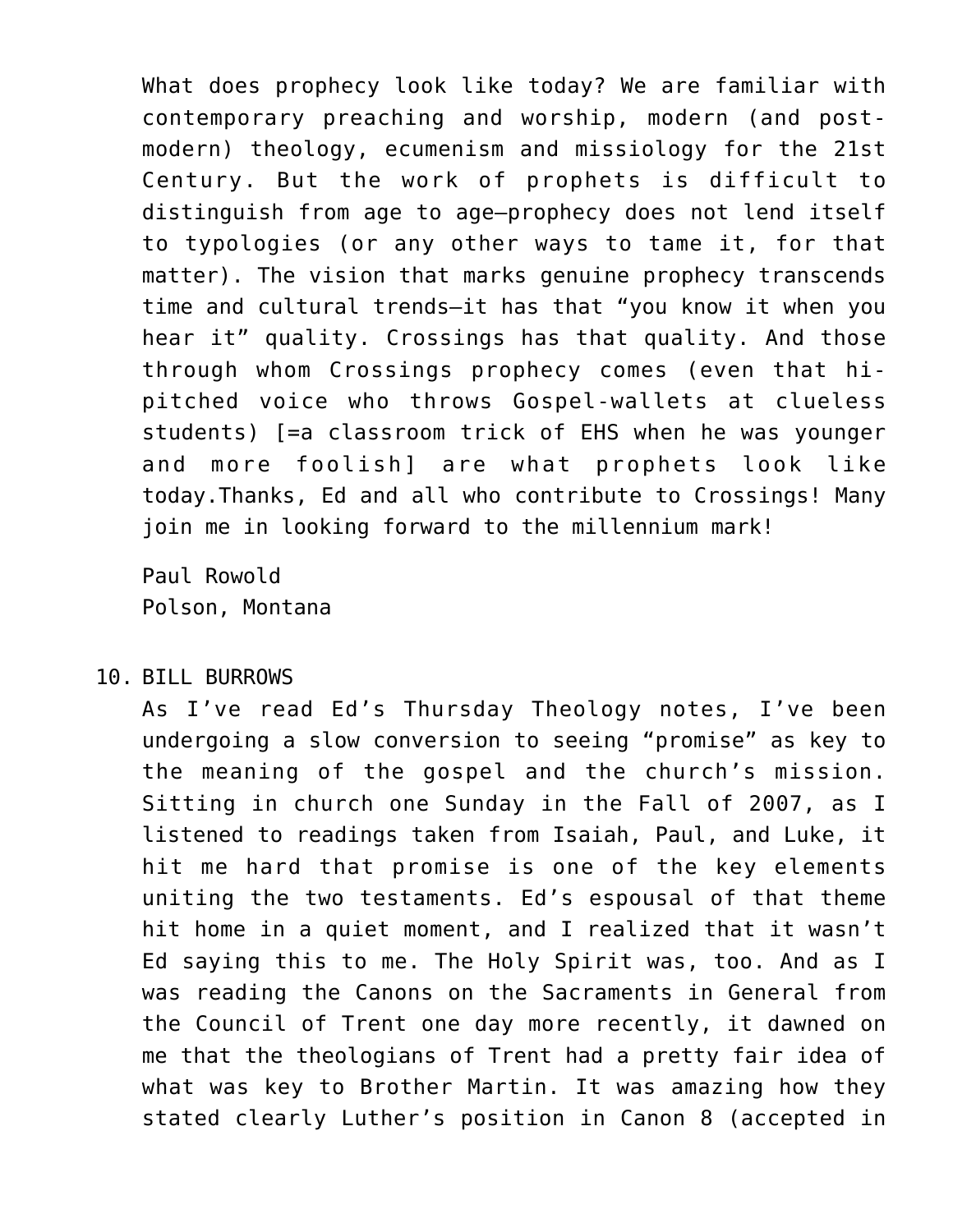1547). I think they realized that if he were right, the entire sacerdotal system needed to be revisioned and revised. The canon states: "If any one says that through the sacraments of the New Law grace is not conferred by the performance of the rite itself (ex opere operato) but that faith alone in the divine promise is sufficient to obtain grace, anathema sit!"Returning to the truth that what we are responding to in faith is the "who" behind God's promise would have propelled Catholics to leave the semi-magical realm of mythic sacerdotal arcana into the realm of the community and the individual responding in trust to God's Word. Had we (Protestants and Catholics) been capable of dialoguing about that presupposition, the Reformation could have become the beginning of a reformation of the whole church and not forced to become a breakaway movement. The one who writes these words is a Roman Catholic, I should confess.

And I think it's important to understand that responding to promises embodied in rites can be at least as powerful as responding to words. The whole church needs a renewal of worship because one of the negative things that's happened since the Reformation is the domination by professional theologians of who gets to say what counts. Theologians are mostly good people but they make their living piling word upon word upon word, and have themselves become a new hierarchy, extremely jealous when their own guild's authority is challenged. The result in both Protestantism and Catholicism is a too frequent inability to recognize or respect the mysterious process whereby the Spirit empowers either the rites or/and words  $-$  alone or together  $-$  to embody the Word and draw the seer and hearer to the God whose second self is the Word incarnate mediated by God's third self, the Holy Spirit. (I borrow here the wonderful phraseology of Bishop N T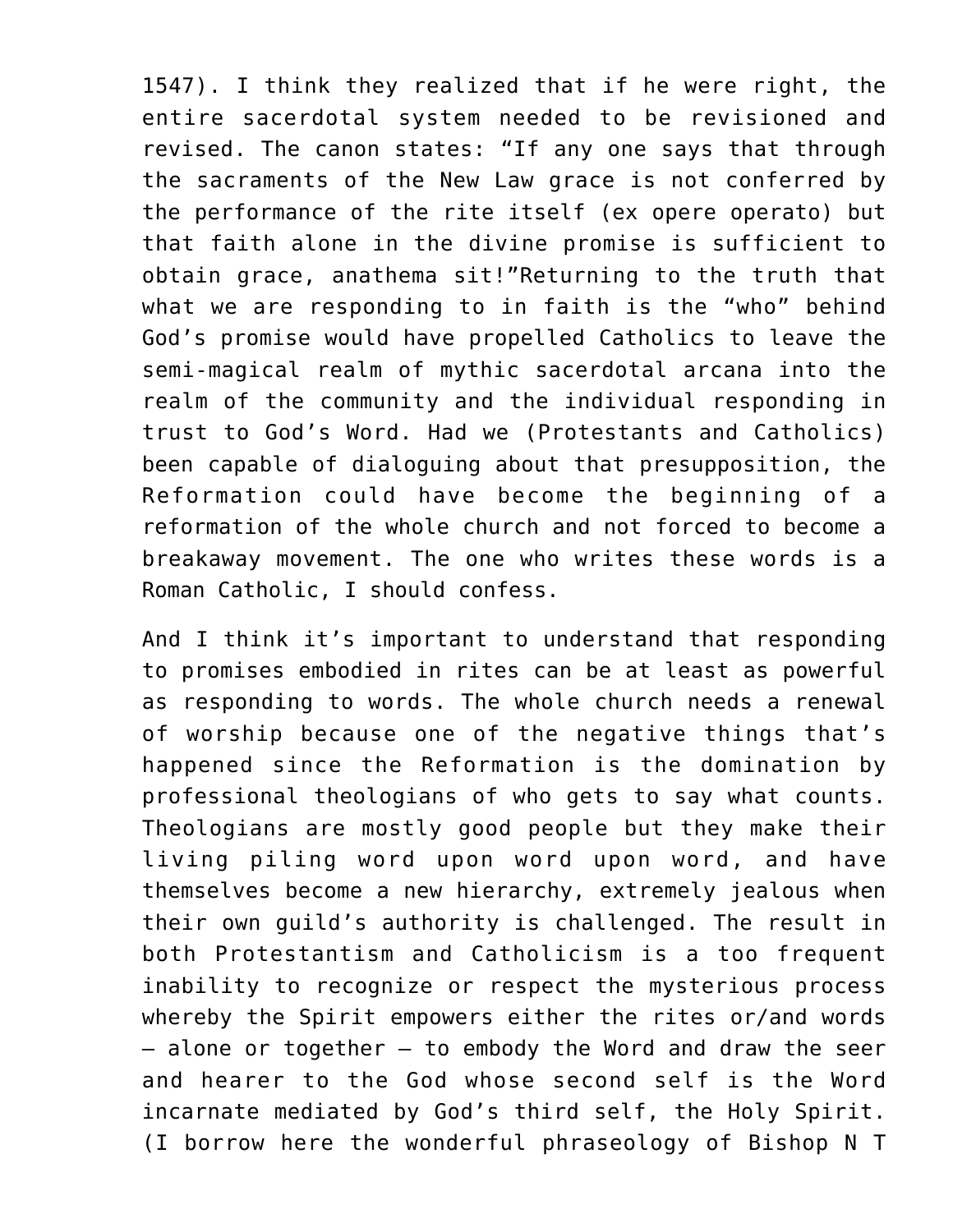Wright.)

Ed Schroeder and Thursday Theology's "Tischreden" have become a wonderful companion for this seeker who seeks to draw forth wisdom from both the Reformation and Roman Catholic traditions in much the way the wise householder draws out both old things and new from his warehouse (Matthew 13: 52).

Bill Burrows, Managing Editor

Orbis Books, Maryknoll NY

11. ALBERT JABS

Fear and hope…the diapason of all history…the fears and hopes of all the years…beginnings and endings…by the Holy Spirit's prompting…may even in this short paragraph…capture on cyberspace…in the waning hours of the old and new year…a luminous Eternal Light of Christ…that half of a thousand messages and reflecting millions of words that…deep darkness cannot diminish.Dr. Albert E. Jabs,

Lexington, South Carolina

12. STEVE HITCHCOCK

I've had the good fortune to have been a student of Ed Schroeder's for 40 years now – starting out as newlyminted 18-year old in a freshman theology course at Valparaiso University. I graduated from Seminex and spent another five years working for "church-related organizations." The rest of the time, I've worked as an executive in two small companies engaged in publishing and consulting.Somehow, thanks in large part to Ed, I've been able to continue my theological education, reading publications and at least a couple books each year. I've also participated in a small Lutheran parish that hangs on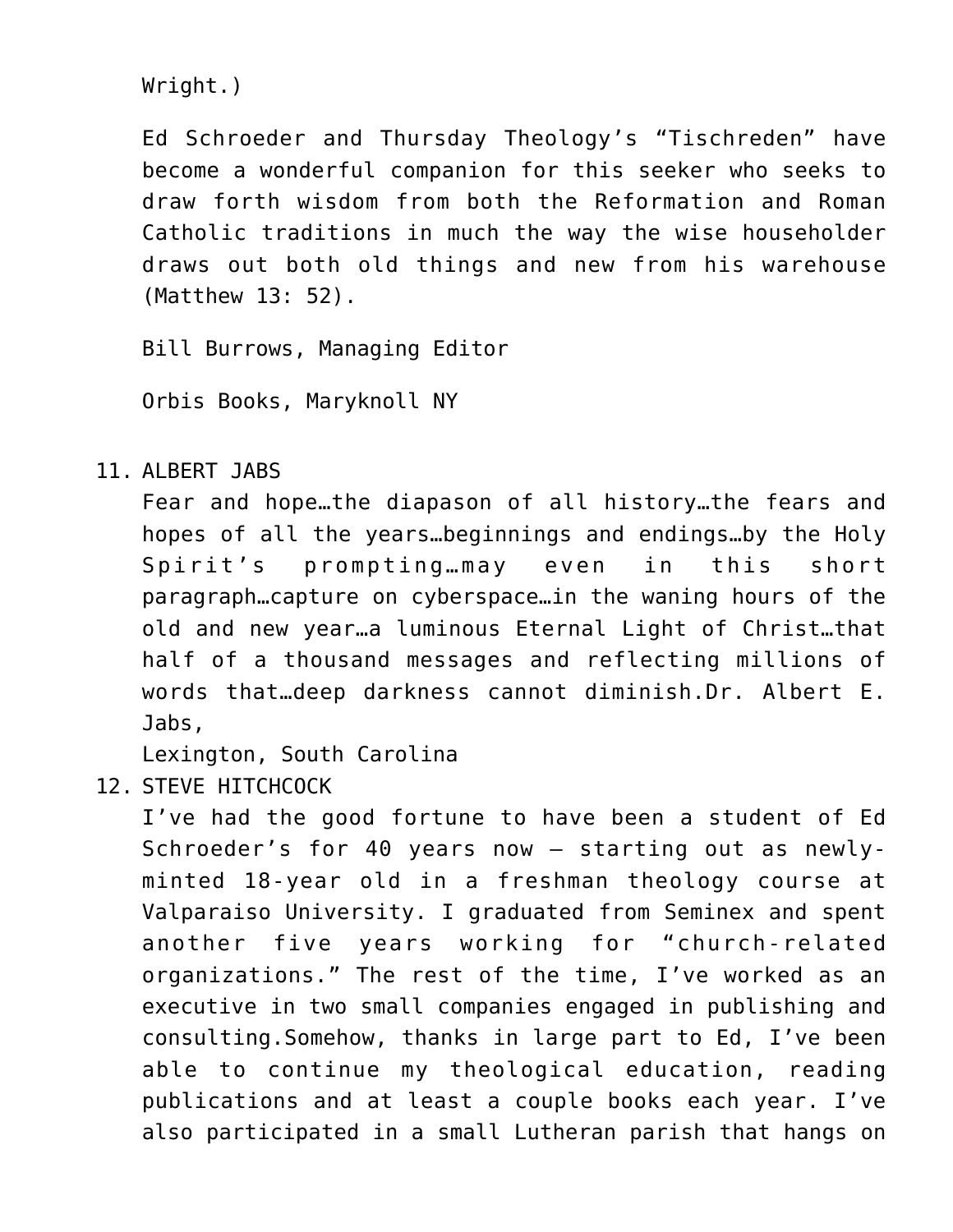to the very edges of American Lutheranism, in Berkeley, California.

I say all of this not to brag but to provide some context for my contribution to Thursday Theology 500. My hope is that my three observations will provoke commentary from Ed or from others in the Thursday Theology "seminar."

- 1. It wasn't until 2001, when I read Bernard Lohse's Martin Luther's Theology, that I "understood" justification by faith (i.e. hanging on to Christ) – the heart of Luther's theology. I'm sure that I experienced saving faith many times before that "Aha!" But it certainly took a long time to sink in. From a few of my seminary classmates whom I've kept in touch with, I know many others don't organize their ministries around a law-gospel/threat-promise hermeneutic. My question is, "Why is all this very good news so difficult to comprehend?" Ed makes it all seem so simple and practical when he writes or talks, but few others do. Shouldn't "justification by faith" be more immediately accessible?
- 2. My other observation from the edges of the Lutheran world is that sustaining a life of faith takes time and intentionality. In this society at this time, other messages and other activities overwhelm and contradict any good news that is spoken. One solution is to remove oneself – at least for a time. The good news seems so much more winsome in places like Holden, Lutheran School of Theology, or the dozen or so (maybe 100) of "lively parishes" that encourage worship, study, and reflection. Isn't this a rather fragile foundation for the Gospel? With such small and segregated outposts, how can the good news be heard and believed here in the United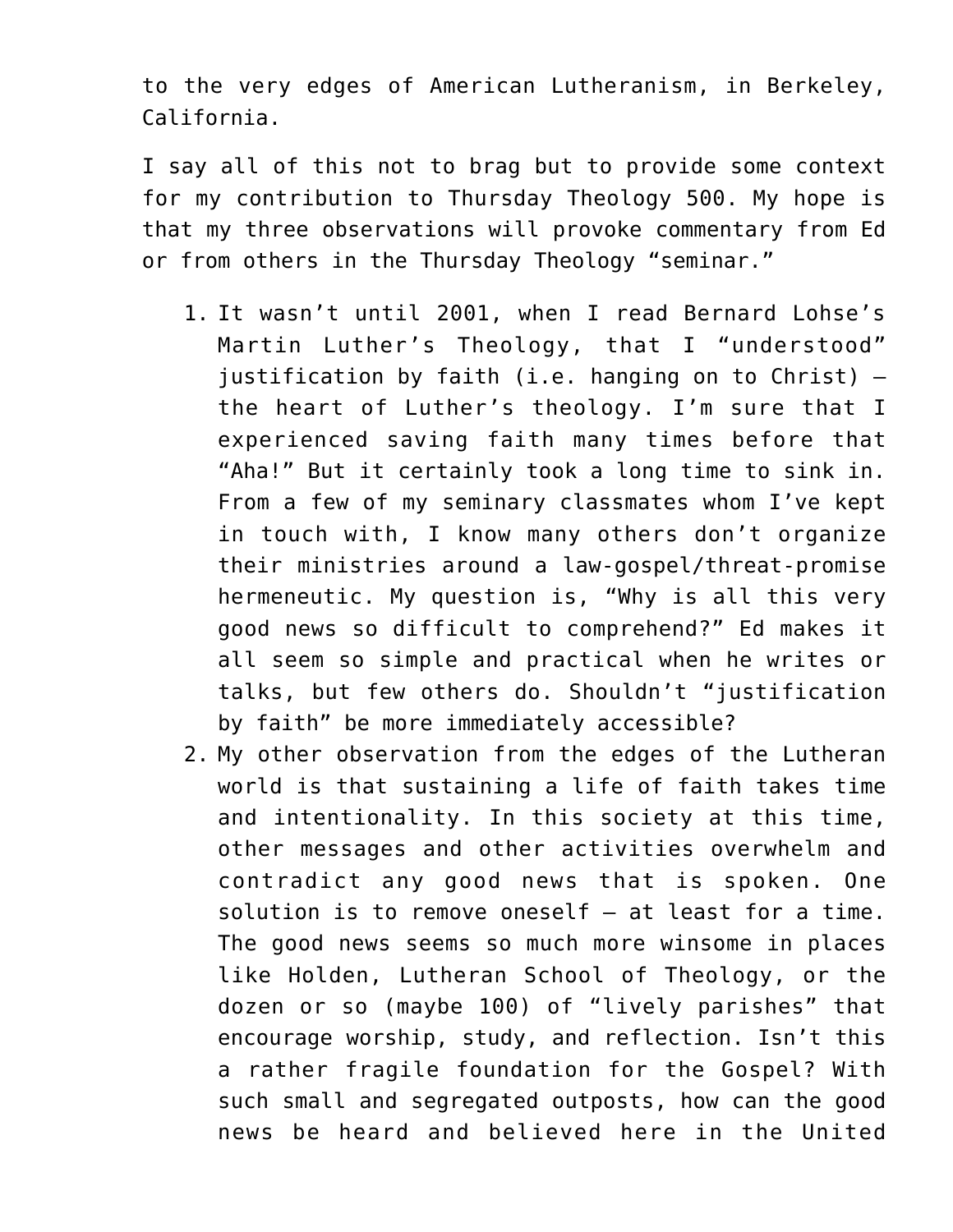States?

3. My third observation is that this believing business has become professionalized. In the congregation where I worship, at least two-thirds of the members are clergy, were once clergy, were at least theologically educated, married to clergy, or have parents or siblings who were are clergy. In my daily life work, I'm involved in lots of nonprofit organizations, some of them church-related. I'm struck that clergy are over-represented in these organizations. Can the institutional church, to say nothing of the Gospel, continue if it is just a professional association of theologically-trained individuals and their relatives?

Perhaps the question behind these three questions is how can a threat-promise theology engage the larger culture in which we live here in the United States? What words, stories, and concepts can make this more than the work of a professional guild that has the time and temperament for what seems to be intellectually challenging? How can more people – who rush about in our consumer society with hardly any biblical literacy and certainly no liturgical refinement – hear the good news that creates the faith that saves?

13. RICHARD KOENIG

"Particularly for those called to a life of ministry within the church, 2 Timothy poses some powerful challenges. It proposes that ministry is not a career choice, but a call from God to become holy. Neither is ministry a body of lore to communicate or a set of skills to exercise, but a matter of living in a certain manner that expresses one's deepest convictions in consistent patterns of behavior. Transformation of character or, if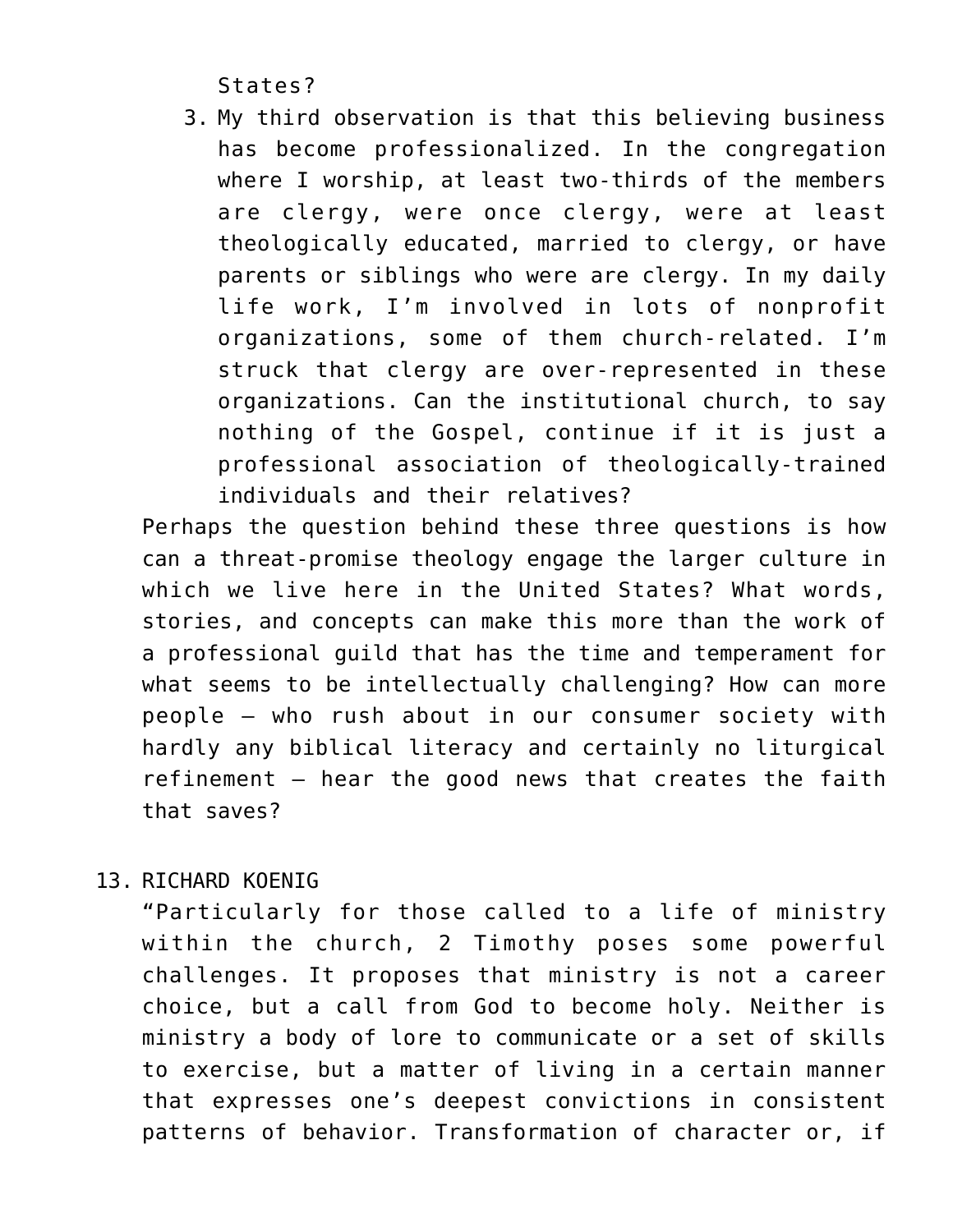one prefers, continuing conversion is the very essence of ministry, as it is of discipleship. Carrying out acts of ministry without the corresponding affections is a form of counterfeiting, to 'have the form of piety while denying its power' (3:5). Ministry, furthermore, is not measured by success, but by fidelity. Ministry demands witnessing to uncomfortable and unpopular truths in the face of indifference and disagreement. Ministry inevitably involves suffering if the gospel is truly lived and rightly proclaimed. The minister labors in a hope not of reward or recognition in this life but in a hope of sharing the resurrection life. Not one of these truths is supported by present-day culture. Few of them are supported by the church. The voice of 2 Timothy is not a voice that lulls Christians into a comfortable security. but one that speaks with the urgency of prophecy, calling for witnesses to truth in an age that prefers teachers who cater to its desires (4:3)."(L.T. Johnson, The First and Second Letters to Timothy: A New Translation with Introduction and Commentary (AB, 35A), New York, Doubleday, 2001, p. 330)

A quote shared by Richard Koenig, Cromwell, Connecticut, for Thursday Theology #500 for January 10, 2008

## 14. FREDERICK NIEDNER

Just a line for the ThTh #500. . . I do aerobics and weight training three or four times a week to keep the ticker ticking and arthritis at bay. Atrophy will never be my friend.In an analogous way, Thursday Theology serves as a weekly exercise regimen that keeps certain theological muscles working and a handful of counter-intuitive implications of genuine gospel hanging like frontlets before my adamic, opinio-legis-loving eyes. After all